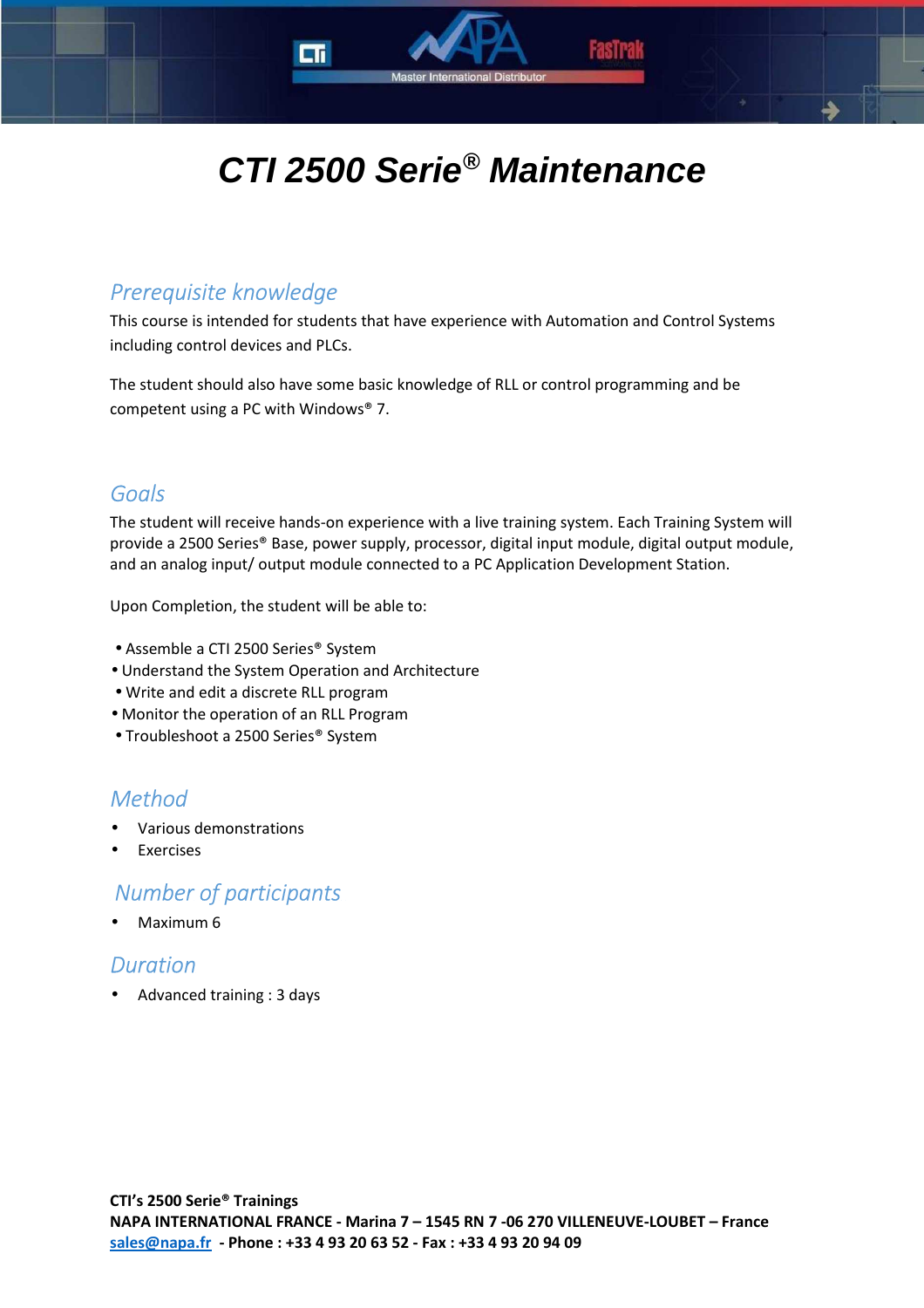

Master International Distributor

# *Contents*

### PLC Fundamentals

- Hardware Description
- Address and Memory Structure , data Formatting
- I/O concepts
- Configuration

#### PLC Configuration

- Switches and jumpers
- Memory configuration
- I/O configuration
- I/O status indicators
- PLC Scan time setup

#### PLC programming fundamentals

- Discrete Programming
- Timer and Compare Discrete Programming

#### 505 WorkShop® Utilities

- Communications Setup
- Loading and Saving Programs
- Data Window
- Cross Reference
- Documentation Window
- Using FT® Logger & FT® Trend
- 505 Simulator®
- FTVersionTrak®

#### Word Programming

- Number formats and conversion
- Analog Inputs
- Analog Outputs Ladder Math

#### Profibus-DP Configuration (optionally; depending on customers application)

- Profibus network setup
- Profibus operation
- Profibus status indicators